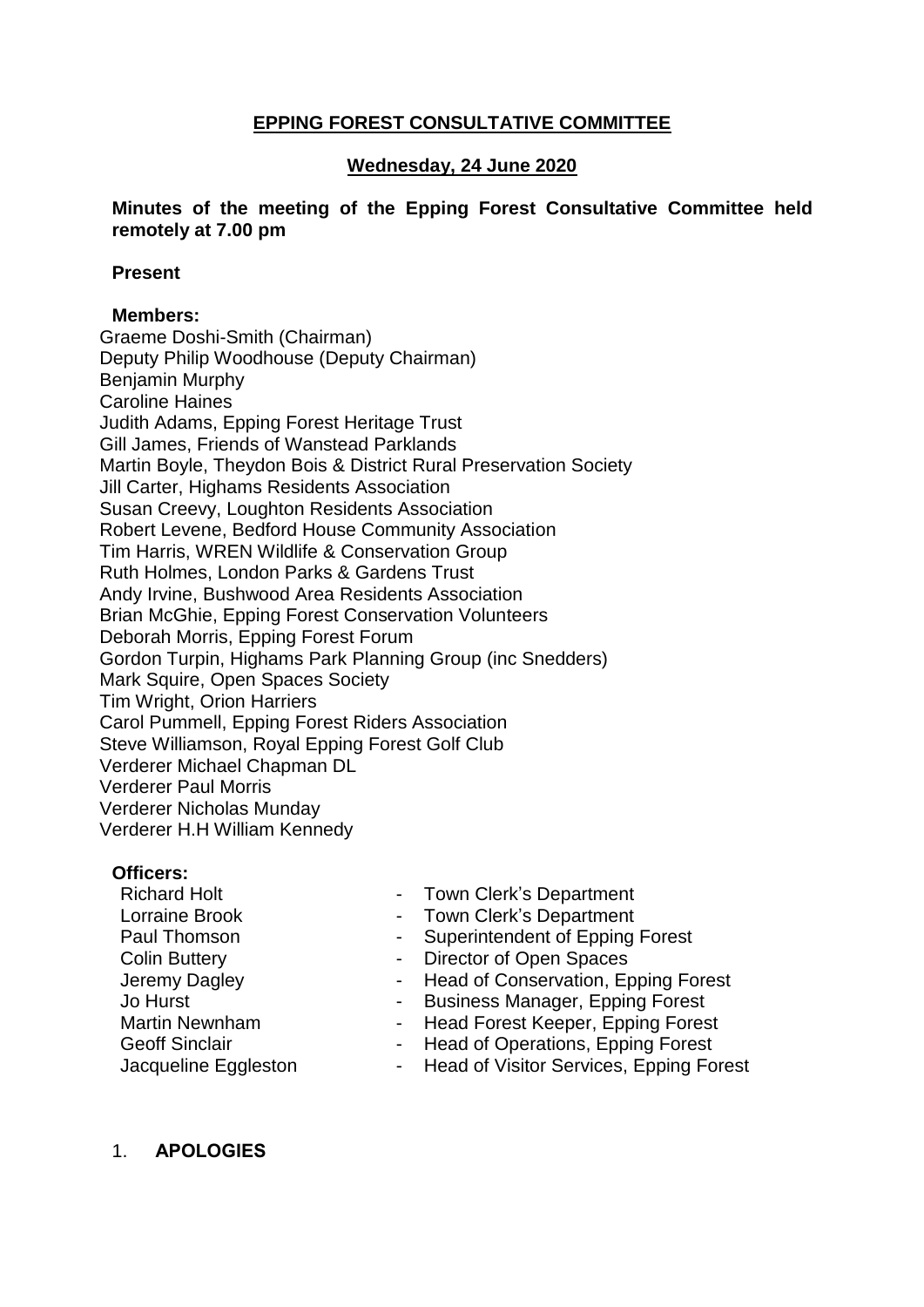Apologies were received from Sylvia Moys and Matthew Frith. It was noted that Verderer H.H William Kennedy would be joining the Epping Forest Consultative Committee late.

The Chairman welcomed the new members of the Committee to their first meeting including the Verderers who were elected in February.

# 2. **MEMBERS' DECLARATIONS UNDER THE CODE OF CONDUCT IN RESPECT OF ITEMS ON THE AGENDA**

There were no declarations received.

#### 3. **MINUTES**

The Committee considered the minutes of the previous meeting of the Epping Forest Consultative Committee held on the 29<sup>th</sup> of January 2020.

**RESOLVED**- That the minutes of the Epping Forest Consultative Committee 29th of January 2020 be approved as an accurate record.

#### 4. **MINUTES OF THE EPPING FOREST & COMMONS COMMITTEE**

The Committee received the minutes of the Epping Forest and Commons Committee on the 10<sup>th</sup> of March 2020.

A member of the Committee noted the Committee's thanks to Melissa Murphy for her time serving as a Verderer of Epping Forest.

**RESOLVED**- That the minutes be noted.

## 5. **REVENUE OUTTURN 2019/20 - EPPING FOREST AND COMMONS**

The Committee received a report of the Director of Open Spaces on the Revenue Outturn 2019/20 for Epping Forest and the Commons. The report compared the revenue outturn for the services overseen by the Epping Forest and Commons Committee in 2019/20 with the final agreed budget for the year.

**RESOLVED**- That the report be noted.

6. **EPPING FOREST - SUPERINTENDENT'S UPDATE FOR FEBRUARY TO APRIL 2020 (SEF 13/20)**

The Committee received a report of the Superintendent on the Epping Forest Division's activities across February to April 2020.

**RESOLVED**- That the report be noted.

7. **EPPING FOREST - SUPERINTENDENT'S UPDATE FOR MAY TO JUNE 2020 (SEF 16/20)**

The Committee received a report of the Superintendent on the Epping Forest Division's activities across May and June 2020.

The Director of Open Spaces explained that COVID-19 remained the biggest issue effecting the management of Epping Forest with an associated estimated 122% increase in visitor numbers based on mobile phone location data.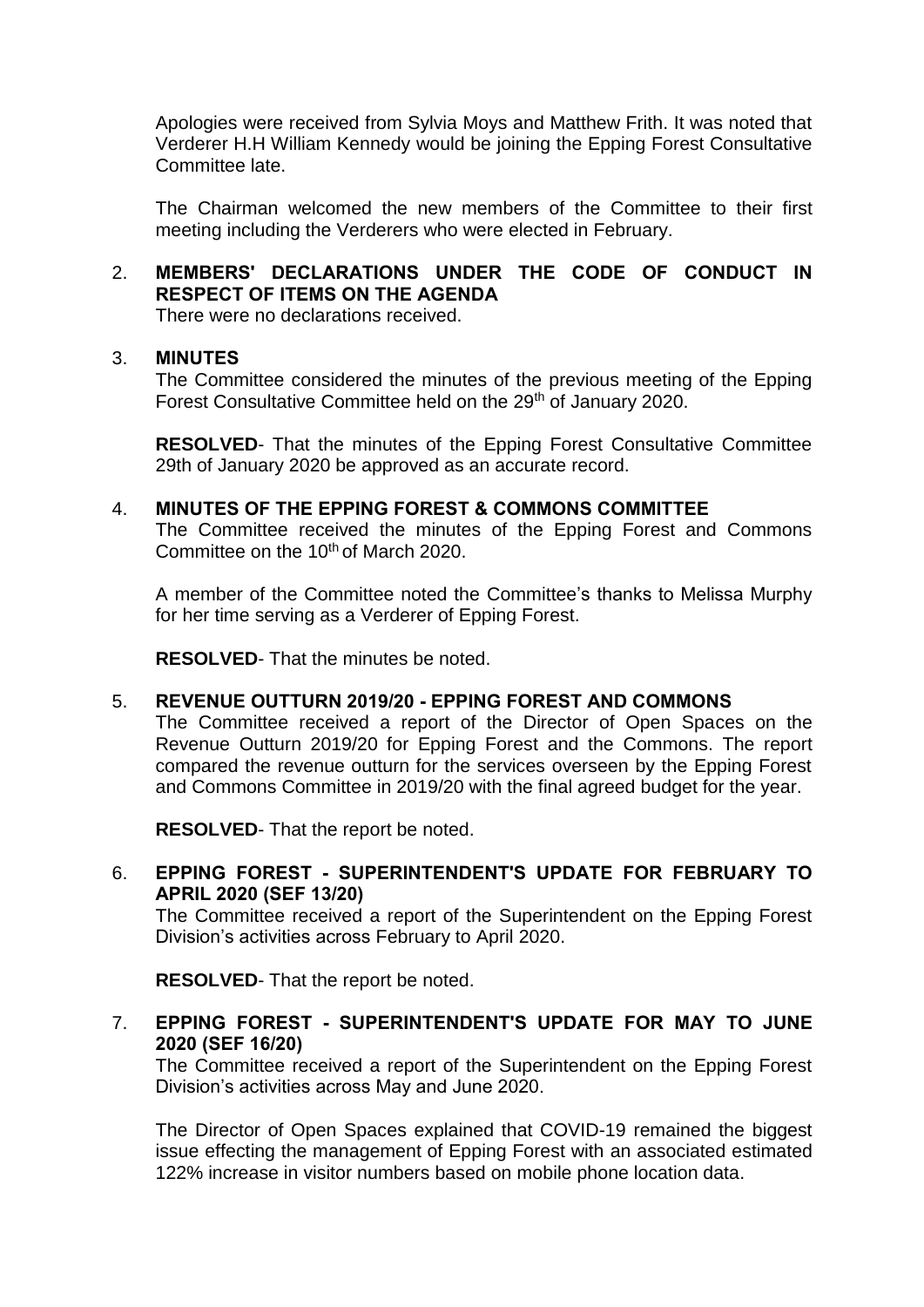A member of the Committee asked a question regarding deer collisions with motorised vehicles within Epping Forest, particularly at the Theydon Bois site, noting the problem of dealing with deer who are seriously injured in these collisions. The Director of Open Spaces explained that the Epping Forest Management team were not able to respond to instances of deer collision at this time and were instead being supported by Essex Police. It was added that once the Management Team again had the ability to respond, this service will be reinstated.

Replying to a query from a member of the Committee the Director of Open Spaces clarified that swings present on trees with OPM would be removed for safety reasons.

Following to a query from a Committee member the Director of Open Spaces confirmed that the Deer Strategy review report was ready for review and would be distributed to allow the Committee to comment.

Responding to a question raised by a member of the Committee the Director of Open Spaces explained that temporary traffic restrictions at High Beach had been established to reduce issues caused by the increased visitor number travelling by car caused by COVID. It was noted that there were mixed feelings from the public on these traffic restrictions and that the Traffic Regulation Order review would consider the best way forward on this issue. A member of the Committee commented that he, and the other Verderers, had been in contact with the Epping Forest Management team throughout the implementation of these traffic restrictions and would be willing to receive any further comments from the Committee. The Director of Open Spaces confirmed that the City of London Corporation was in contact with the relevant local authorities regarding methods to improve travel facilities for the Forest. It was added that the Car Park Strategy will engage with these issues.

**RESOLVED**- That the report be noted.

#### 8. **EPPING FOREST RESPONSE TO COVID PANDEMIC (SEF 17/20)**

The Committee received a report of the Director of Open Spaces on the Epping Forest Management Team's response to the COVID Pandemic. The Chairman thanked Officers and volunteers for their work in the Forrest during COVID. The Director of Open Spaces provided further information on the temporary mortuary facility which had been established at a site in Wanstead Flats noting national emergency powers and the role of the Gold Group in the approval of the site. It was commented by a member of the Committee that effective communication was important in scenarios where urgent decision making was required. In addition it was clarified by the Director of Open Spaces that the site had been chosen for the temporary mortuary facility, in part, because it was of relatively low ecological value, but confirmed that a commitment to improving ecology of the site was included in the agreement with the Government. The Chairman agreed with a comment made by a member of the Committee noting that the communication of the urgent decision on this subject could have been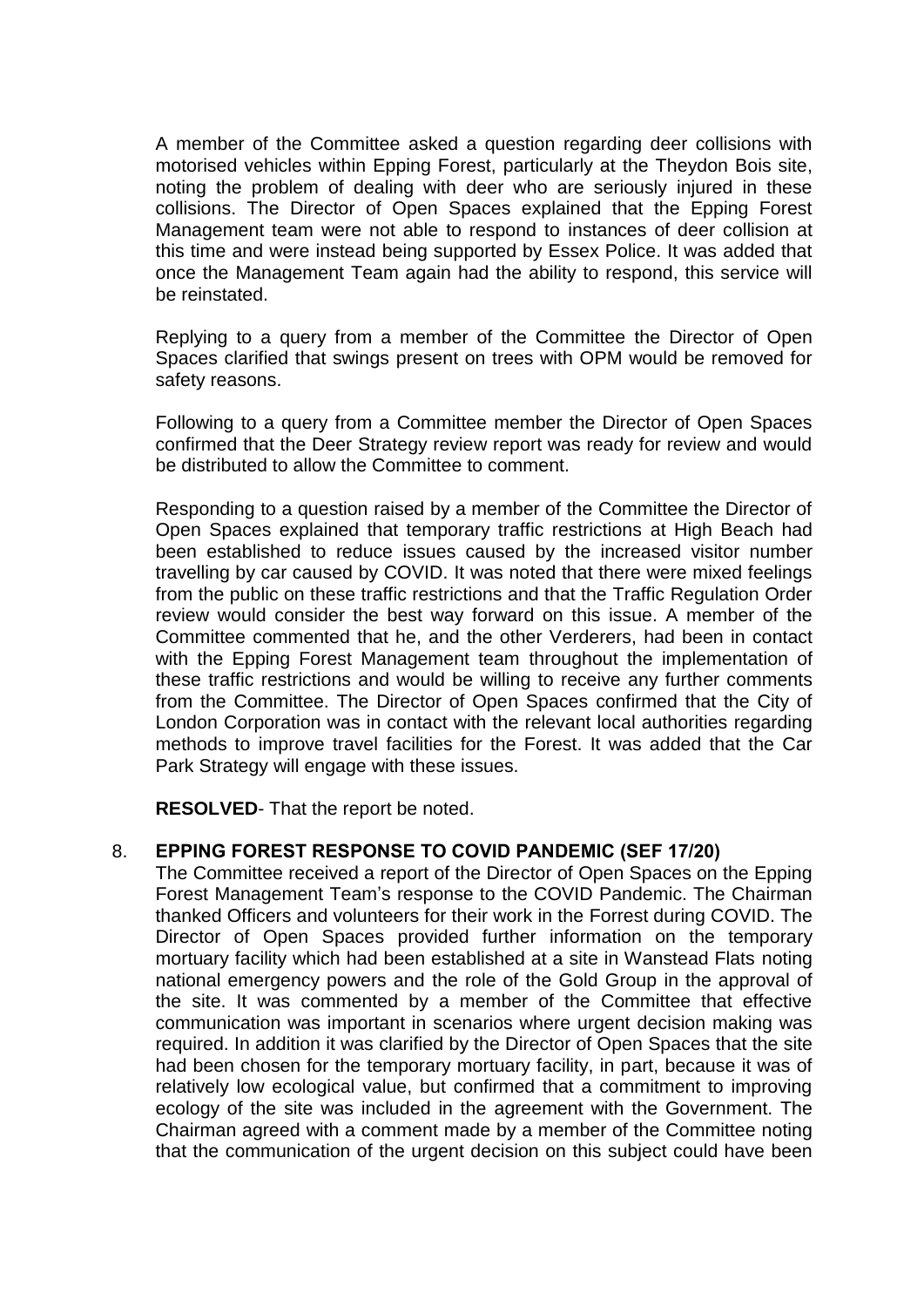better and stated that that a return to more conventional governance structures was expected.

The Director of Open Spaces provided an update on the effect that the COVID restrictions had on air pollution within Epping Forest.

**RESOLVED**- That the report be noted.

# 9. **LOCAL PLANS UPDATE: GREEN INFRASTRUCTURE STRATEGY CONSULTATION (SEF 18/20)**

The Committee received a report of the Director of Open Spaces on the City of London Corporation's response to the Epping Forest District Council's Green & Blue Infrastructure Strategy. The Director of Open Spaces introduced the report and highlighted the requirement for a Green Infrastructure plan to properly mitigate the effect of local development on the Forest. In addition, it was noted that a letter response from the Epping Forest and Commons Committee Chairman had been drafted and was close to being completed.

A member of the Committee emphasised the role that organisations represented on the Committee could play in highlighting the importance of mitigating the effect of increased housing to the Epping Forest Special Area of Conservation and requested that Officers work to facilitate this at an early stage. The Director of Open Spaces replied by explaining that the project was now in a stage where the Suitable Alternative Natural Greenspaces (SANGs) Strategy proposals would be key to the successful mitigation of increased development. In addition, it was noted that the funding provision, transparency and consultation mechanisms would be crucial to the successful mitigation.

A member of the Committee commented that the Loughton Residents Association were disappointed that the Epping Forest District Council's Green & Blue Infrastructure Strategy included some building on existing green space. The Director of Open Spaces agreed observing that the COVID-19 pandemic had highlighted the public need for large high-quality open spaces. Replying to a query from a Committee member the Director of Open Spaces explained that the SAC Mitigation Strategy would include an agreed framework for local authorities.

A Committee member commented that consideration needed to be given to farming needs within the Forest and noted that a balance between park and open land was important to maintain. In response the Director of Open Spaces clarified the City's position on the use of Buffer lands and agreed that a sustainable balance between park and open land needed to be considered appropriately.

Replying to a query from a Committee member it was confirmed that a strategy for managing cycling within the Forest was being developed and would be considered by Members once finalised.